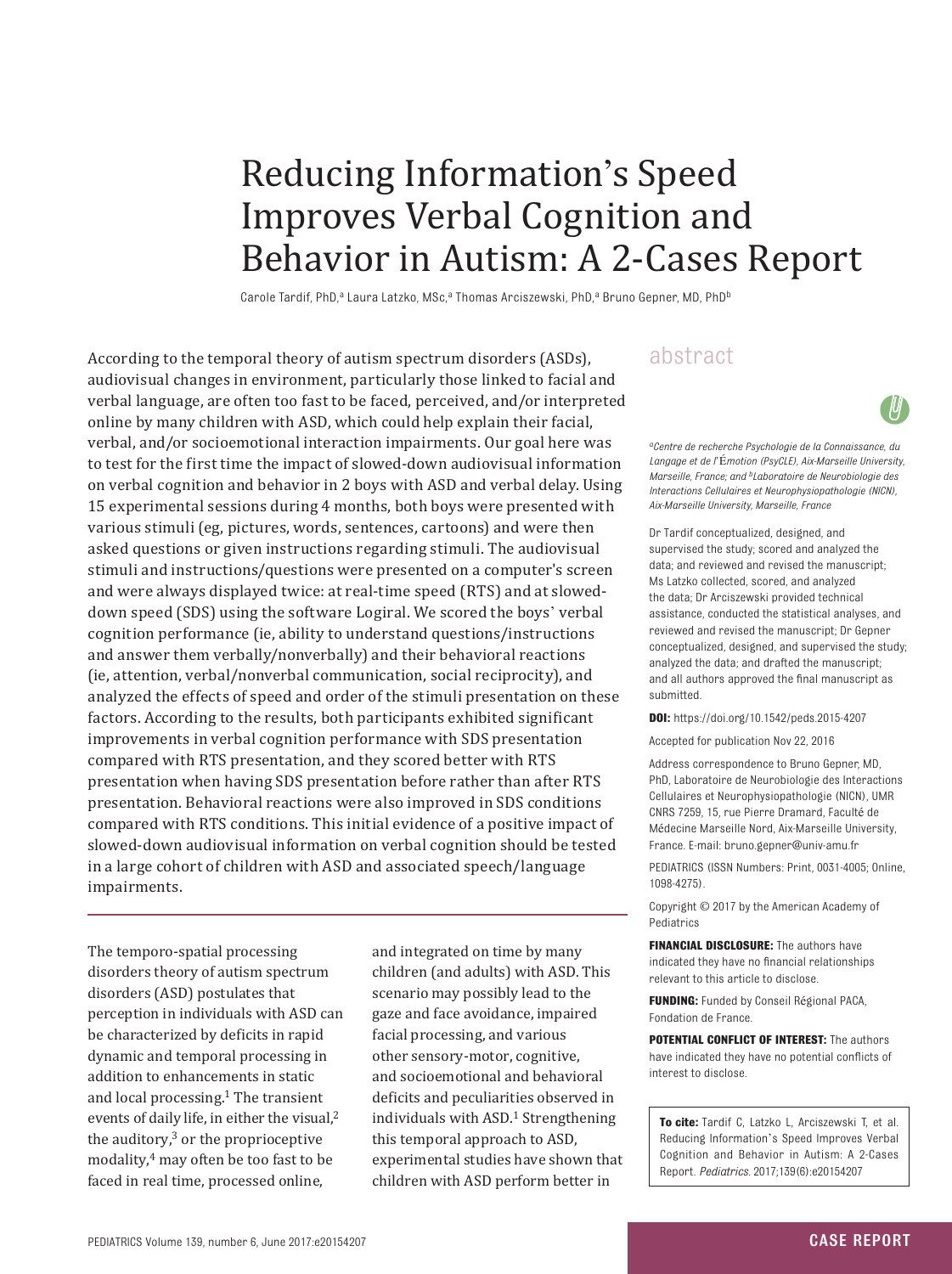| <b>TABLE 1 Clinical Characteristics of E.K.</b> |  |
|-------------------------------------------------|--|
|-------------------------------------------------|--|

| Variable          | Developmental and Cognitive Domains                       | Score | Year; Month    |
|-------------------|-----------------------------------------------------------|-------|----------------|
| Age               |                                                           |       | 5:6            |
| CARS              |                                                           | 37    |                |
| AD <sub>0</sub> S | Communication                                             | 6     |                |
|                   | Reciprocal social interaction                             | 9     |                |
|                   | Interests and repetitive behavior                         | 3     |                |
| <b>VABS</b>       | Communication                                             |       | 2;9            |
|                   | Autonomy                                                  |       | 3              |
|                   | Socialization                                             |       | $\overline{2}$ |
|                   | Motor development                                         |       | 2:7            |
| ECSP              | Social interaction                                        |       | 1:9            |
|                   | Joint attention                                           |       | 1:9            |
|                   | Behavioral regulation                                     |       | 2:4            |
|                   | Verbal comprehension                                      |       | 3:3            |
|                   | Verbal expression                                         |       | 2;9            |
| PEP-3             | Verbal cognition                                          |       | 2:6            |
|                   | Verbal expression                                         |       | 2;9            |
|                   | Verbal comprehension                                      |       | 3              |
|                   | Fine motor development                                    |       | 2;6            |
|                   | Gross motor development                                   |       | 2;8            |
|                   | Oculomotor imitation                                      |       | $\overline{2}$ |
| Early signs of    | Smiling and babbling quasi-normally in the first months,  |       |                |
| autism            | sleeping disorders; first few words in the first year,    |       |                |
|                   | numerous verbal and motor stereotypes and poor and        |       |                |
|                   | inappropriate social interaction in the second year;      |       |                |
|                   | signs of attention-deficit in the third year              |       |                |
| Therapies and     | 4 half-days in a primary school with the help of an adult |       |                |
| occupations       | tutor; 1 session per week of sensory-motor therapy, 2     |       |                |
|                   | sessions per week of speech therapy, and 2 afternoons     |       |                |
|                   | per week in a child day-care psychiatric unit             |       |                |

ADOS, Autism Diagnostic Observation Schedule; CARS, Childhood Autism Rating Scale; ECSP, Echelle de Communication Sociale Précoce (Early Social Communication Scale); PEP-3, Psychoeducational Profile: Third Edition; VABS, Vineland Adaptive Behavior Scale.

emotional and nonemotional facial recognition tasks<sup>[5](#page-5-4)</sup> and in facial and body imitation tasks,<sup>[6](#page-5-5)</sup> and they improve their facial exploration,[7](#page-5-6) when the dynamic facial stimuli are displayed slowly on a screen, compared with a presentation at a real-time daily life speed.

In the present 2-case study, we investigate for the very first time (to our knowledge) whether and to what extent reducing the velocity of audiovisual information might improve verbal comprehension and cognition, as well as related attentional, communicative, and social behaviors, in 2 boys with ASD and verbal delay.

# **Methods**

# **Participants**

Two boys participated in this study after the full informed consent of

their parents was received; this consent included the right to film the boys during the experiment. Both boys had been diagnosed with typical autism according to *International Classification of Diseases, 10th Revision*, [8](#page-5-7) criteria for pervasive developmental disorders, as well as a moderate to severe form of autism requiring substantial support according to Diagnostic and Statistical Manual of Mental Disorders, *Fifth Edition*, criteria for ASDs.[9](#page-5-8)

E.K., a 5½-year-old boy, had a moderate to severe form of ASD, marked by very few social interactions with his peers, restricted activities, several motor stereotypes, sensory self-stimulations, and some self-injuries. He also presented a moderately delayed verbal development with verbal stereotypes and a moderate level

of attention-deficit/hyperactivity disorder.

R.S., a 16-year-old boy, had a moderate form of ASD, marked by gaze and social avoidance, shyness, poor social interaction, stress and anxiety, motor stereotypes, and some self-injuries; he had an extremely poor level of verbal expression (he could pronounce some syllables and repeat some words approximately but never spontaneously). Since 5 years of age, he had been trained by speech therapists with the Picture Exchange Communication System and could use ∼300 pictograms. At the age of 14 years, he had learned Makaton gestures (inspired by French sign language) and used ∼200 signs.

Neither of the participants had vision deficits. Tables 1 and 2 present the clinical characteristics of the 2 boys.

# **Experimental Stimuli**

Experimental stimuli (ie, the static visual and dynamic audiovisual stimuli) were presented through 8 different types of materials and supports. The experimental stimuli are discussed in detail in the [Supplemental Information](http://pediatrics.aappublications.org/lookup/suppl/doi:10.1542/peds.2015-4207/-/DCSupplemental).

# **Software and Computer**

A free online software called Logiral [10](#page-5-9) (see the Graph interface of Logiral in [Supplemental Fig 3\)](http://pediatrics.aappublications.org/lookup/suppl/doi:10.1542/peds.2015-4207/-/DCSupplemental) was implemented on a PC (Dell Latitude, 17-inch; Dell, Round Rock, TX). The main goal of Logiral is to simultaneously decrease the velocity of visual and auditory information, with perfect synchrony, by steps of 5% or 10%, and with a very limited tone distortion at the speed used in this study. Logiral was used to slow down both the dynamic audiovisual stimuli and the comprehension questions and instructions on the PC.

# **Camera**

A Sanyo VPC-FH1 Full 1080p HD video camera was used. It had 2 purposes: (1) to record and generate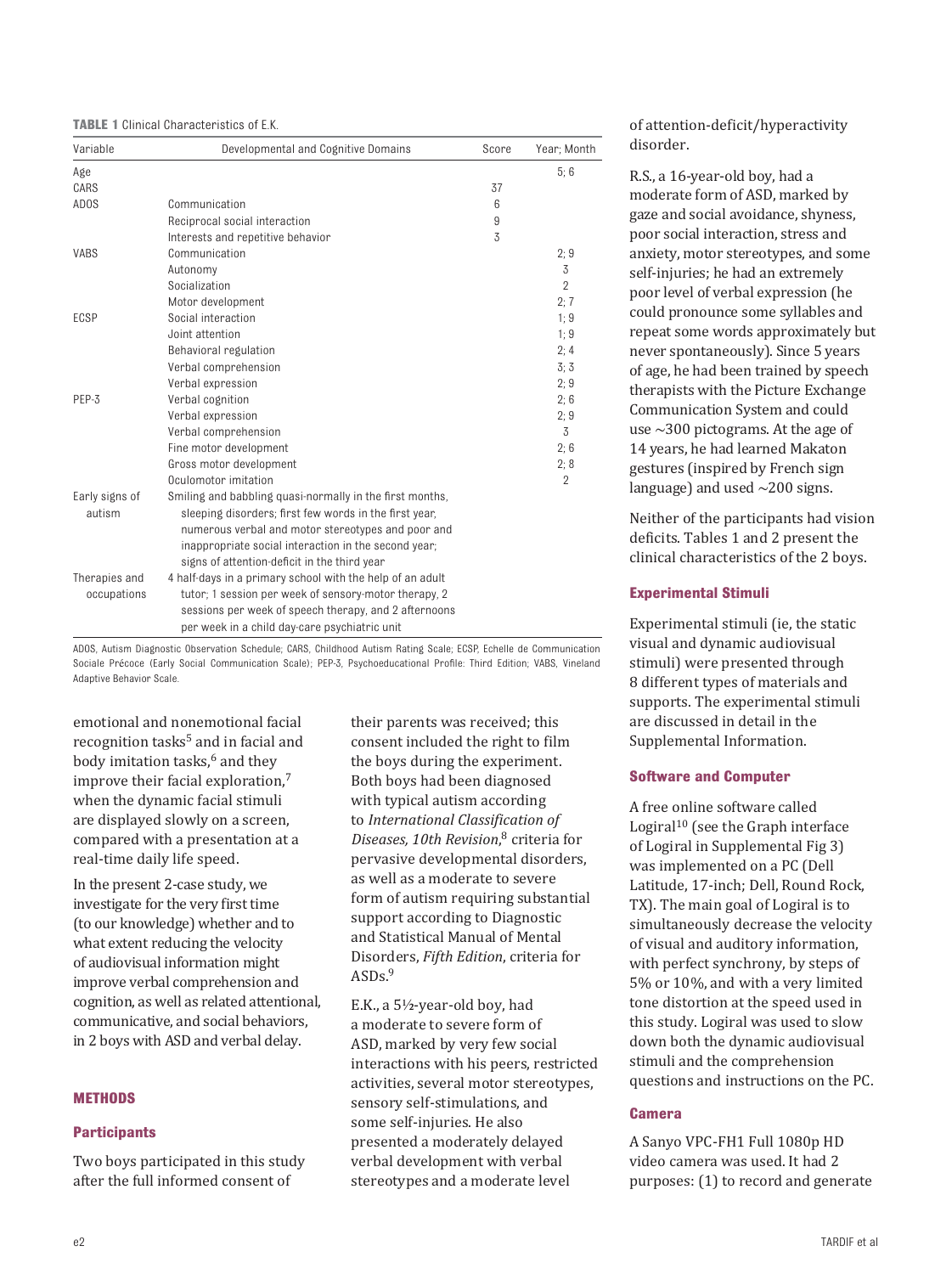the audiovisual comprehension questions and instructions verbalized by the investigator for the experiment; and (2) to record the experimental sessions for fine analysis and scoring.

# **Experimental Procedure**

Fifteen sessions were performed with each child (ie, 1 session per week over 4 months). Sessions were performed at their home, in a quiet room, and lasted ∼30 minutes. The participant was sitting in front of the computer, at a distance of 25 to 30 cm. The investigator was sitting next to the child. The camera was placed in front of the child and filmed his face and upper part of his body.

During each session, 3 different materials were used: Material 1 ("Sentences") and 2 other materials among 4 other choices, according to the participant's interests, motivation, verbal, and cognitive level (Tables 3 and 4). After each presentation of a material, a set of 5 comprehension questions or instructions regarding the material were verbalized by the investigator either via the PC (for 6 out of 8 materials) or in person (for 2 materials). The dynamic audiovisual stimuli and the questions or instructions regarding the materials were always displayed twice on the PC, at a real-time speed (RTS) and at a slowed-down speed (SDS). Order of presentation (either SDS-RTS or RTS-SDS) was counterbalanced between sessions. SDS velocity corresponded to 70% of the RTS for both participants, and it was chosen because it has been shown to enhance positive behavioral reactions in children with ASD while producing very limited tone distortion of the acoustic stimuli.<sup>11</sup> (For details see Materials in Supplemental Information.)

# **Data Scoring**

Two types of data were scored for further statistical analyses: verbal cognition performance and behavioral reactions.

#### **TABLE 2** Clinical Characteristics of R.S.

| Variable                               | Developmental and Cognitive Domains                                                                                                                                                                                                                                                                                                                                                                                                 | Score | Age (Year;<br>month) |
|----------------------------------------|-------------------------------------------------------------------------------------------------------------------------------------------------------------------------------------------------------------------------------------------------------------------------------------------------------------------------------------------------------------------------------------------------------------------------------------|-------|----------------------|
| Chronological age                      |                                                                                                                                                                                                                                                                                                                                                                                                                                     |       | 16                   |
| CARS                                   |                                                                                                                                                                                                                                                                                                                                                                                                                                     | 38    |                      |
| AD <sub>0</sub> S                      | Communication                                                                                                                                                                                                                                                                                                                                                                                                                       | 9     |                      |
|                                        | Reciprocal social interaction                                                                                                                                                                                                                                                                                                                                                                                                       | 8     |                      |
|                                        | Interests and repetitive behavior                                                                                                                                                                                                                                                                                                                                                                                                   | 3     |                      |
| K-ABC II (nonverbal scale,<br>$7 - 12$ | Story completion                                                                                                                                                                                                                                                                                                                                                                                                                    |       | 4:6                  |
|                                        | Triangles                                                                                                                                                                                                                                                                                                                                                                                                                           |       | 10                   |
|                                        | <b>Block counting</b>                                                                                                                                                                                                                                                                                                                                                                                                               |       | 11                   |
|                                        | Number recall                                                                                                                                                                                                                                                                                                                                                                                                                       |       | 4                    |
|                                        | Conceptual thinking                                                                                                                                                                                                                                                                                                                                                                                                                 |       | 5                    |
|                                        | Hand movements                                                                                                                                                                                                                                                                                                                                                                                                                      |       | 4                    |
| First signs of autism                  | Development was about normal in the first<br>year; some words appeared between the<br>first and second year and declined when<br>he was 2 years old (words disappeared<br>first, then syllables). No gaze interaction,<br>no pointing, very poor joint attention,<br>inappropriate use of objects in the second<br>year; motor stereotypes, obsessions, and<br>rituals, with a moderate hyperactivity, in the<br>third year         |       |                      |
| Therapies and occupations              | Speech therapy once a week; horse therapy<br>once a week; 2 afternoons per week in<br>a special school section for adolescents<br>with ASD, using structured educational<br>strategies (eg, visual planning, timer).<br>Mother stopped working when he was 7<br>years old, spent enormous time with him to<br>stimulate his competencies in all areas of<br>development, particularly communication,<br>autonomy, and socialization |       |                      |

ADOS, Autism Diagnostic Observation Schedule; CARS, Childhood Autism Rating Scale; K-ABC II, Kaufman Assessment Battery for Children, Second Edition.

#### **TABLE 3** Materials Used With E.K. During the 15 Sessions

| Materials              | No. of Sessions Using This<br>Material |
|------------------------|----------------------------------------|
| Sentences              | 15                                     |
| Pictures with          | 4                                      |
| changing details       |                                        |
| ELO pictures           | 10                                     |
| Films of everyday life | 7                                      |
| Complex picture        | 9                                      |

ELO, Evaluation of Oral Language.

# *Verbal Cognition Performance*

Verbal cognition performance as designated here indicates the ability of the participants to understand questions and instructions of various length and complexity and to answer either orally or by pointing and/or signing. Each answer was scored from 0 to 3 according to its accuracy: 0,

#### **TABLE 4** Materials Used With R.S. During the 15 Sessions

| No. of Sessions Using This<br>Material |
|----------------------------------------|
| 15                                     |
| 4                                      |
| 12                                     |
| 13                                     |
|                                        |
|                                        |
|                                        |

ELO, Evaluation of Oral Language.

error or no answer; 1, random answer (ie, participant was not attentive enough to consider his answer reliable); 2, emergence (ie, incomplete or not enough accurate answer); and 3, complete and correct answer.

# *Behavioral Reactions*

Eighteen items investigating 4 behavioral domains (attention,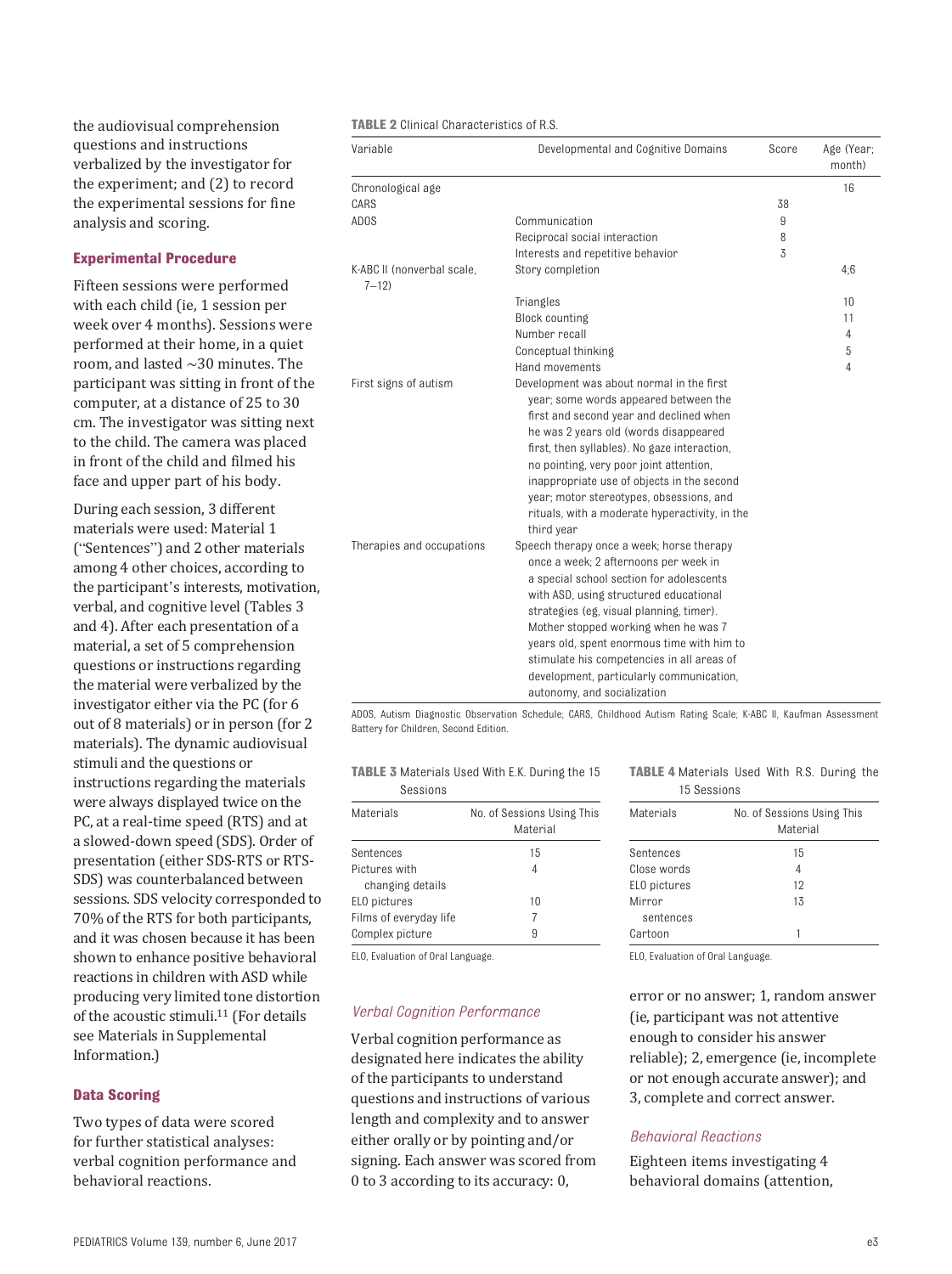### **TABLE 5** The 18-Item Behavioral Scale

| Attention             | Verbal<br>Communication                             | Nonverbal Communication                                                                   | Social Reciprocity                                     |
|-----------------------|-----------------------------------------------------|-------------------------------------------------------------------------------------------|--------------------------------------------------------|
| 1. Visual attention   | 4. Verbal<br>comprehension                          | 8. Comprehension of<br>communicative gestures                                             | 14. Participation and<br>involvement in the<br>session |
| 2. Auditory attention | 5. Immediate or<br>delayed echolalia                | 9. Comprehension of<br>emotional facial<br>expressions                                    | 15. Immediate answers to<br>questions or solicitations |
| 3. Joint attention    | 6. Vocal imitation<br>(sounds, words,<br>sentences) | 10. Gestural imitation                                                                    | 16. Delayed answers                                    |
|                       | 7. Use of an<br>appropriate<br>language             | 11. Gaze interaction                                                                      | 17. Spontaneous initiatives                            |
|                       |                                                     | 12. Production of<br>communicative gestures<br>(eg. pointing)<br>13. Emotional expression | 18. Maintaining interaction                            |

| <b>TABLE 6</b> Mean $\pm$ SD Scores of Verbal Cognition |  |
|---------------------------------------------------------|--|
| Performance in E.K. According to                        |  |
| Speed and Order of Presentation of                      |  |
| Experimental Stimuli                                    |  |

| Order of<br>Presentation | SDS                           | <b>RTS</b>                     |
|--------------------------|-------------------------------|--------------------------------|
| SDS-RTS<br>RTS-SDS       | $2.66 + 0.09$<br>$2.7 + 0.08$ | $1.96 + 0.59$<br>$1.48 + 0.52$ |

**TABLE 7** Mean  $\pm$  SD Scores of Verbal Cognition Performance in R.S. According to Speed and Order of Presentation of Experimental Stimuli

| Order of     | SDS          | <b>RTS</b>    |
|--------------|--------------|---------------|
| Presentation |              |               |
|              |              |               |
| SDS-RTS      | $2.66 + 0.1$ | $2.4 + 0.27$  |
| RTS-SDS      | $2.7 + 0.11$ | $1.48 + 0.43$ |

Each item is scored from 0 to 4 (0, never happens during the session; 1, happens rarely during the session; 2, happens rather often during the session; 3, happens often during the session; 4, happens very often during the session).

verbal communication, nonverbal communication, and social reciprocity) were extracted from the French Echelle de Comportement Autistique-Révisée<sup>[12](#page-5-11)</sup> and from the Psychoeducational Profile: Third Edition,[13](#page-5-12) constituting an ad hoc behavioral scale. Each of the 18 items was scored from 0 to 4, according to frequency of the corresponding behaviors during the experimental sessions (Table 5).

#### **Scoring Procedure**

The investigator (L.L.) scored verbal cognition performance (ie, answers to the comprehension questions and instructions) during each of the 15 sessions. After each session, she watched the film of the recorded session to check her ratings on verbal cognition performance and to score the behavioral reactions. A second rater (C.T.) reanalyzed films of the 15 sessions (numbered from 1 to 15) for a second blind scoring; that is, she ignored what session number corresponded to the film session she was watching and its scoring.

Specific and general inter-rater correlations were between *r* = 0.90 and  $r = 0.95$  computed with a Spearman ρ (ie, strong correlations allowed us to make the following analyses).



<span id="page-3-0"></span>**FIGURE 1**

Behavioral reactions of participant R.S. according to speed of presentation (SDS or RTS). \* *P* < .001.

#### **Statistical Analyses**

The Generalized Estimating Equation was used for statistical analyses of the data of both participants along the sessions[.14](#page-5-13),[15](#page-5-14) Models included speed of presentation (SDS and RTS) and order of presentation (SDS-RTS and RTS-SDS) as factors, and sessions as repeated measures.

# **Results**

Results of the 2 participants are presented below in Tables 6 and 7, [Figs 1](#page-3-0) and [2,](#page-4-0) and in the [Supplemental](http://pediatrics.aappublications.org/lookup/suppl/doi:10.1542/peds.2015-4207/-/DCSupplemental)  [Information.](http://pediatrics.aappublications.org/lookup/suppl/doi:10.1542/peds.2015-4207/-/DCSupplemental)

# **Discussion**

First, most of the effect sizes reported in both participants are either medium (>0.30) or strong (>0.50), illustrating that our results are reliable.

Second, the verbal cognition performance of both participants was significantly enhanced overall when dynamic audiovisual stimuli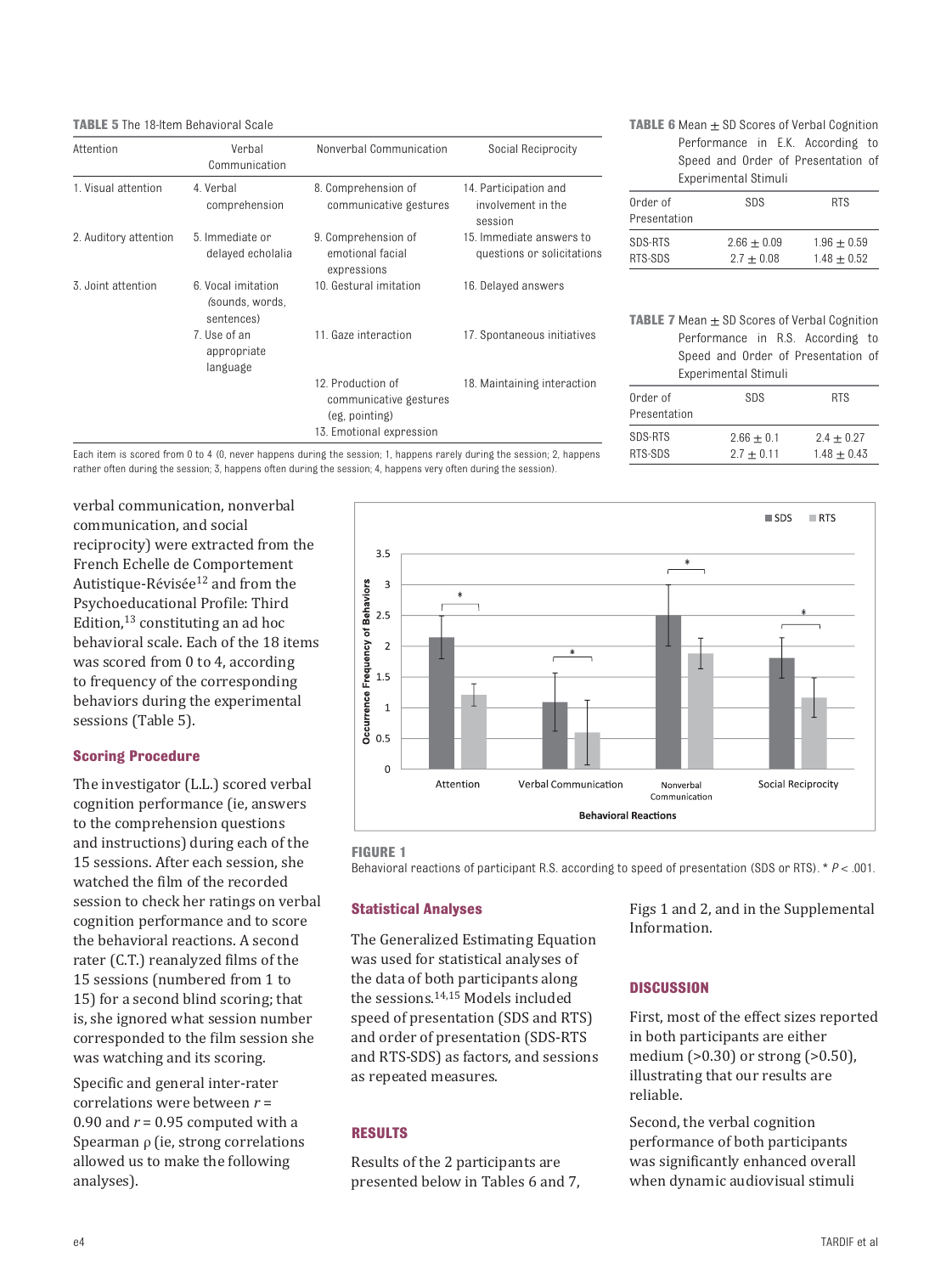

#### <span id="page-4-0"></span>**FIGURE 2**

Verbal communication behaviors of participant R.S. according to speed of presentation (SDS or RTS) across sessions.

and comprehension questions and instructions were displayed slowly (SDS) compared with real-time (RTS) presentation. Moreover, in both children, while verbal cognition performance was significantly lower in RTS than in SDS condition when RTS presentation preceded SDS presentation, this was not the case when SDS presentation preceded RTS condition. In one of the children, verbal cognition performance in RTS was even better in SDS-RTS order of presentation than in RTS-SDS order. This finding is, to the best of our knowledge, the first evidence of comprehension improvements in words and sentences due to sloweddown audiovisual information presentation in children with ASD. It extends preliminary findings showing an improvement of phoneme categorization in children with ASD when auditory stimuli are displayed slowly,<sup>16</sup> and it might be important for early speech and language learning strategies in children with ASD and associated verbal and language disorders. A similar verbal comprehension improvement due to slowed speech had previously been observed in children with language-learning impairments.<sup>[17](#page-5-16)</sup>

Third, assessment of behavioral reactions showed that attention, nonverbal communication, and social reciprocity of both participants were improved during the SDS presentations compared with the RTS presentations of the same stimuli. This finding confirms results of an open trial using slowness via Logiral with 4 children with severe autism and very low cognitive and verbal abilities.[11](#page-5-10) An increased attention to slowed video sequences had also been previously observed in a group of children with ASD,<sup>18</sup> and results of an eye-tracking study demonstrated an increased mean duration of visual fixation on the mouth of a speaker in a group of children with ASD when facial dynamics were displayed slowly.[7](#page-5-6)

A new finding was made in 1 of the participants (R.S.), whose verbal communication as well improved overall in slow conditions of presentation compared to in realtime presentation; this finding was particularly interesting in this 16-year-old boy with extremely poor verbal expression. Moreover, although the frequency of his verbal communication behaviors

decreased across sessions in SDS conditions of presentation, it increased in RTS conditions during the same period (but never reached that observed in the SDS condition). It seems as if his verbal competencies acquired with slowness progressively enlarged his verbal competencies in the RTS conditions, which is in agreement with the significant simple effect of order presentation and significant interaction between speed and order of presentation on his verbal cognition.

In the context of the welldocumented interest of technologybased interventions (eg, desktop computer, interactive DVD, shared active surface) for prompting attention and motivation in children with ASD,<sup>19</sup> it seems that slowness provided additional benefit. Despite their age difference and verbal/ cognitive level discrepancies, both participants benefited from a slowed-down presentation of audiovisual speech information in terms of enhanced verbal cognition performance and improved behavioral reactions (attention, communication, and social reciprocity).

The rapid temporal theory of  $ASD^{1,2}$  $ASD^{1,2}$  $ASD^{1,2}$  $ASD^{1,2}$  $ASD^{1,2}$ has been disputed in several studies[.20](#page-5-19),[21](#page-5-20) However, because these other investigators were using very different types of visual stimuli from ours, at slow velocities, and in participants having mild autism and no verbal nor cognitive deficiencies, this temporal approach cannot be ruled out. On the contrary, it is reinforced by the present results, which, although limited to only 2 participants, suggest a therapeutic potential for slowness in speech and language interventions, as well as in behavioral ones, for children with ASD. In our opinion, this preliminary result should be tested in a large cohort of children on the whole autism spectrum, with or without verbal impairments, as well as in